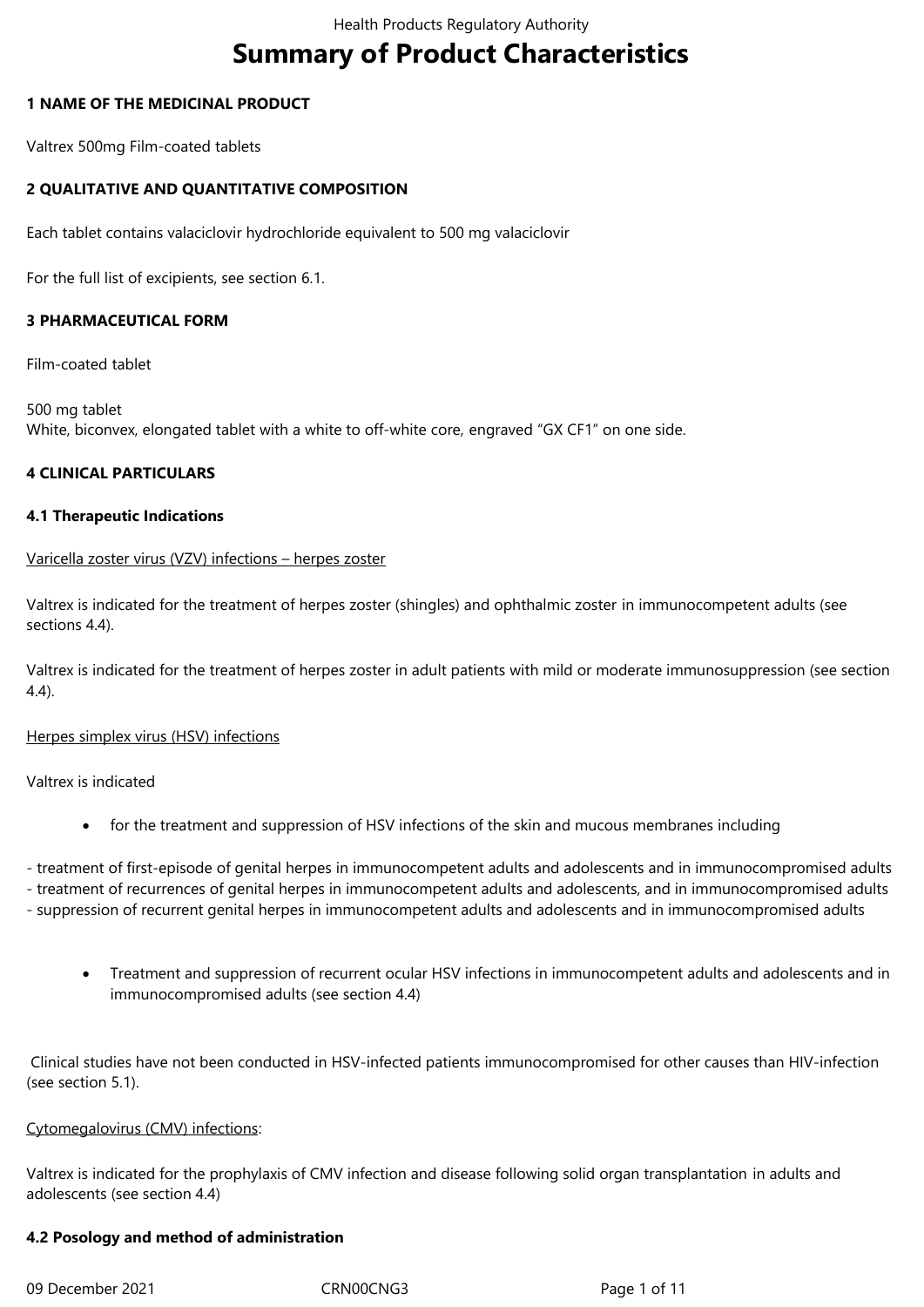Patients should be advised to start treatment as soon as possible after a diagnosis of herpes zoster. There are no data on treatment started more than 72 hours after onset of the zoster rash.

## *Immunocompetent Adults*

The dose in immunocompetent patientsis 1000 mg three times daily for seven days (3000 mg total daily dose). This dose should be reduced according to creatinine clearance (see Renal impairment below).

## *Immunocompromised Adults*

The dose in immunocompromised patients is 1000 mg three times daily for at least seven days (3000 mg total daily dose) and for 2 days following crusting of lesions. This dose should be reduced according to creatinine clearance (see Renal impairment below).

In immunocompromised patients, antiviral treatment is suggested for patients presenting within one week of vesicle formation or at any time before full crusting of lesions.

# Treatment of herpes simplex virus (HSV) infections in adults and adolescents (≥12 years)

## *Immunocompetent Adults and Adolescents (≥12 years)*

The dose is 500 mg of Valtrex to be taken twice daily (1000 mg total daily dose). This dose should be reduced according to creatinine clearance (see Renal impairment below).

For recurrent episodes, treatment should be for three to five days. For initial episodes, which can be more severe, treatment may have to be extended to ten days. Dosing should begin as early as possible. For recurrent episodes of herpes simplex, this should ideally be during the prodromal period or immediately upon appearance of the first signs or symptoms. Valtrex can prevent lesion development when taken at the first signs and symptoms of an HSV recurrence.

## *Herpes labialis*

For herpes labialis (cold sores), valaciclovir 2000 mg twice daily for one day is effective treatment in adults and adolescents. The second dose should be taken about 12 h (no sooner than 6 h) after the first dose. This dose should be reduced according to creatinine clearance (see Renal impairment below). When using this dosing regimen, treatment should not exceed one day, since this has been shown not to provide additional clinical benefit. Therapy should be initiated at the earliest symptom of a cold sore (e.g. tingling, itching or burning).

#### *Immunocompromised Adults*

For the treatment of HSV in immunocompromised adults, the dosage is 1000 mg twice daily for at least 5 days, following assessment of the severity of the clinical condition and immunological status of the patient. For initial episodes, which can be more severe, treatment may have to be extended to ten days. Dosing should begin as early as possible. This dose should be reduced according to creatinine clearance (see Renal impairment below). For maximum clinical benefit, the treatment should be started within 48 hours. A strict monitoring of the evolution of lesions is advised.

# Suppression of recurrences of herpes simplex virus (HSV) infections in adults and adolescents (≥12 years)

# *Immunocompetent Adults and Adolescents (≥12 years)*

The dose is 500 mg of Valtrex to be taken once daily. Some patients with very frequent recurrences ( $3$  10/year in absence of therapy) may gain additional benefit from the daily dose of 500 mg being taken as a divided dose (250 mg twice daily). This dose should be reduced according to creatinine clearance (see Renal impairment below).Treatment should be re-evaluated after 6 to 12 months of therapy.

#### *Immunocompromised Adults*

The dose is 500 mg of Valtrex twice daily. This dose should be reduced according to creatinine clearance (see Renal impairment below). Treatment should be re-evaluated after 6 to 12 months of therapy.

#### Prophylaxis of cytomegalovirus (CMV) infection and disease in adults and adolescents (≥12 years)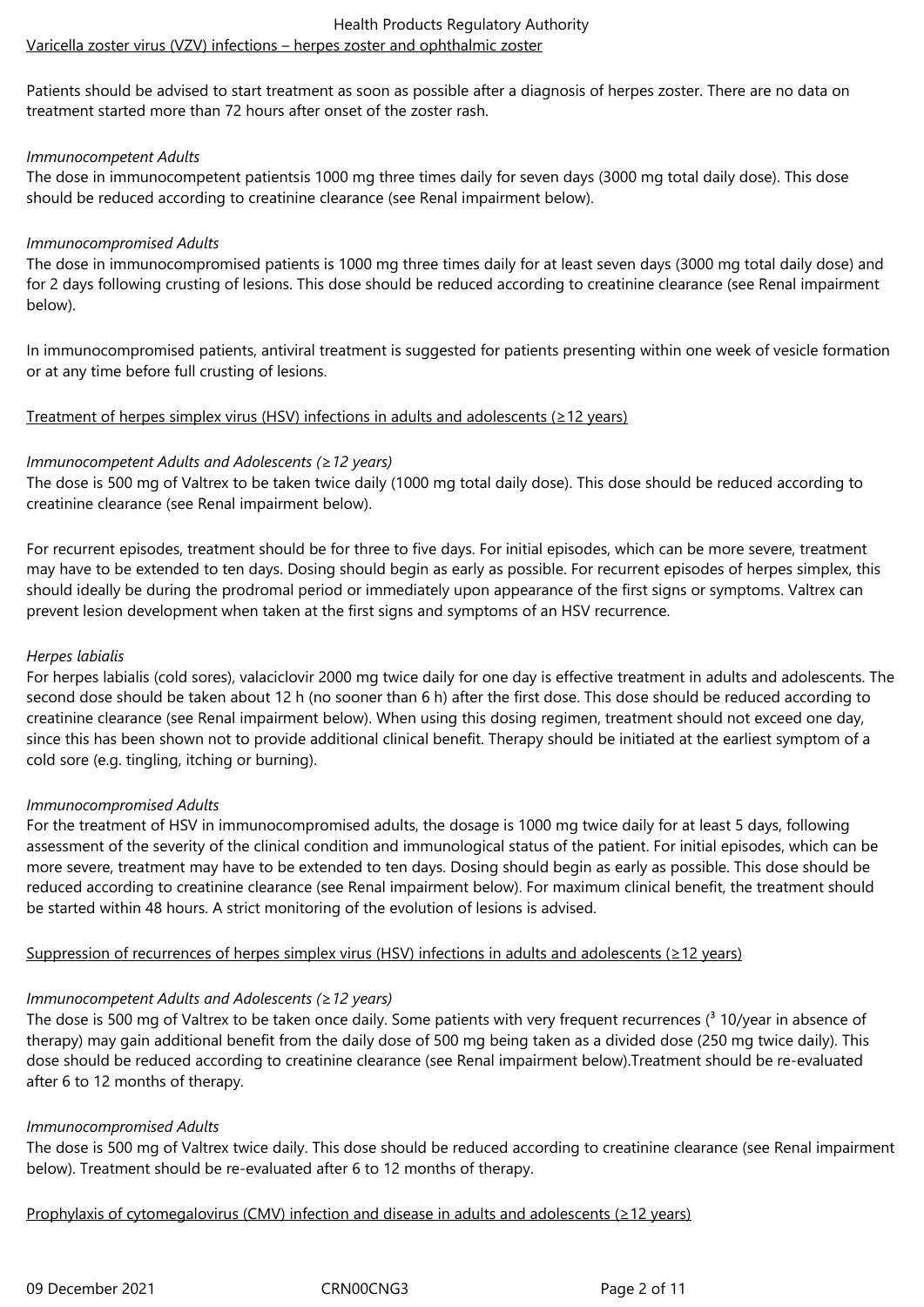The dosage of Valtrex is 2000 mg four times a day, to be initiated as early as possible post-transplant. This dose should be reduced according to creatinine clearance (see Renal impairment below).

The duration of treatment will usually be 90 days, but may need to be extended in high-risk patients.

# Special populations

# *Elderly*

The possibility of renal impairment in the elderly must be considered and the dose should be adjusted accordingly (see Renal impairment below). Adequate hydration should be maintained.

# *Renal impairment*

Caution is advised when administering Valtrex to patients with impaired renal function. Adequate hydration should be maintained. The dose of Valtrex should be reduced in patients with impaired renal function as shown in Table 1 below.

In patients on intermittent haemodialysis, the Valtrex dose should be administered after the haemodialysis has been performed. The creatinine clearance should be monitored frequently, especially during periods when renal function is changing rapidly e.g. immediately after renal transplantation or engraftment. The Valtrex dosage should be adjusted accordingly.

# *Hepatic impairment*

Studies with a 1000 mg dose of valaciclovir in adult patients show that dose modification is not required in patients with mild or moderate cirrhosis (hepatic synthetic function maintained). Pharmacokinetic data in adult patients with advanced cirrhosis (impaired hepatic synthetic function and evidence of portal-systemic shunting) do not indicate the need for dose adjustment; however, clinical experience is limited. For higher doses (4000 mg or more per day), see section 4.4.

| <b>Therapeutic Indication</b>                                                                                         | <b>Creatinine</b><br><b>Clearance</b><br>(mL/min)                               | Valaciclovir<br>Dosage <sup>a</sup>                                                                                            |  |  |
|-----------------------------------------------------------------------------------------------------------------------|---------------------------------------------------------------------------------|--------------------------------------------------------------------------------------------------------------------------------|--|--|
| Varicella-Zoster Virus (VZV) Infections                                                                               |                                                                                 |                                                                                                                                |  |  |
| Treatment of herpes zoster (shingles)<br>in immunocompetent and<br>immunocompromised adults                           | $\geq 50$<br>30 to 49<br>10 to 29<br>< 10                                       | 1000 mg three times daily<br>1000 mg twice daily<br>1000 mg once daily<br>500 mg once daily                                    |  |  |
| Herpes Simplex Virus (HSV) Infections                                                                                 |                                                                                 |                                                                                                                                |  |  |
| Treatment of HSV infections                                                                                           |                                                                                 |                                                                                                                                |  |  |
| - immunocompetent adults and adolescents                                                                              | $\geq 30$<br>< 30                                                               | 500 mg twice daily<br>500 mg once daily                                                                                        |  |  |
| - immunocompromised adults                                                                                            | $\geq$ 30<br>< 30                                                               | 1000 mg twice daily<br>1000 mg once daily                                                                                      |  |  |
| Treatment of herpes labialis (cold sores) in<br>immunocompetent adults and adolescents<br>(alternative 1-day regimen) | $\geq 50$<br>30 to 49<br>10 to 29<br>~10                                        | 2000mg twice in one day<br>1000 mg twice in one day<br>500 mg twice in one day<br>500 mg single dose                           |  |  |
| Suppressionof HSV infections                                                                                          |                                                                                 |                                                                                                                                |  |  |
| - immunocompetent adults and adolescents                                                                              | $\geq$ 30<br>< 30                                                               | 500 mg once daily b<br>250 mg once daily                                                                                       |  |  |
| - immunocompromised adults                                                                                            | $\geq$ 30<br>< 30                                                               | 500 mg twice daily<br>500 mg once daily                                                                                        |  |  |
| Cytomegalovirus (CMV) Infections                                                                                      |                                                                                 |                                                                                                                                |  |  |
| CMV prophylaxis in solid organ transplant<br>recipients in adults and adolescents                                     | $\geq$ 75<br>50 to $< 75$<br>25 to $< 50$<br>10 to $<$ 25<br><10 or on dialysis | 2000 mg four times daily<br>1500 mg four times daily<br>1500 mg three times daily<br>1500 mg twice daily<br>1500 mg once daily |  |  |
| <sup>a</sup> For patients on intermittent haemodialysis, the dose should be given after dialysis on dialysis days.    |                                                                                 |                                                                                                                                |  |  |

# Table 1: DOSAGE ADJUSTMENT FOR RENAL IMPAIRMENT

09 December 2021 CRN00CNG3 Page 3 of 11 <sup>a</sup> For patients on intermittent haemodialysis, the dose should be given after dialysis on dialysis days.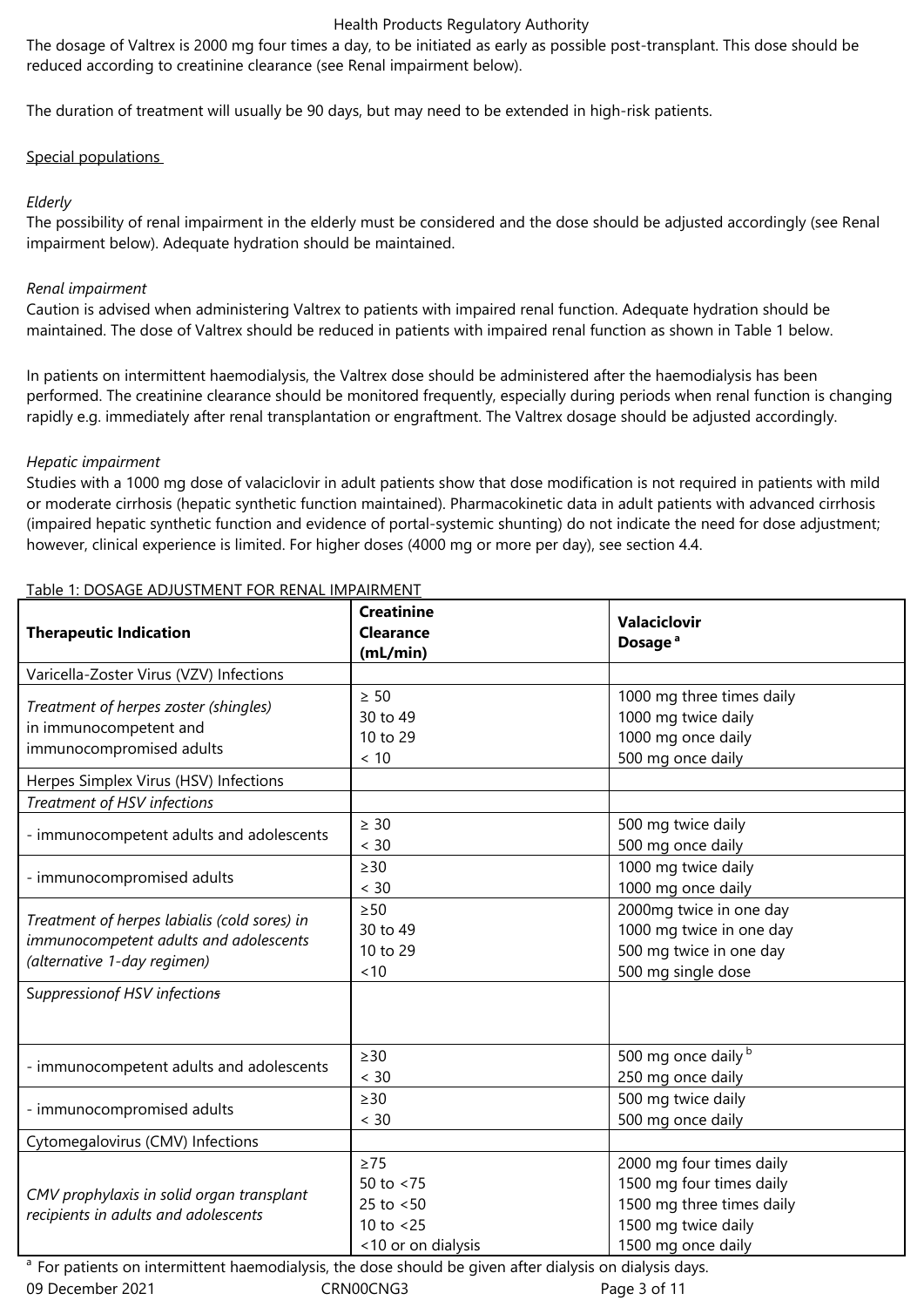$<sup>b</sup>$  For HSV suppression in immunocompetent subjects with a history of  $<sup>3</sup>10$  recurrences/year, better results may be obtained</sup></sup> with 250 mg twice daily.

## *Paediatric populations*

The safety and efficacy of Valtrex in children below the age of 12 years has not been established.

# **4.3 Contraindications**

Hypersensitivity to valaciclovir or aciclovir or any of the excipients listed in section 6.1.

## **4.4 Special warnings and precautions for use**

## Drug reaction with eosinophilia and systemic symptoms (DRESS)

DRESS, which can be life-threatening or fatal, has been reported in associate with valaciclovir treatment. At the time of prescription patients should be advised of the signs and symptoms and monitored closely for skin reactions. If signs and symptoms suggestive of DRESS appear, valaciclovir should be withdrawn immediately and an alternative treatment considered (as appropriate). If the patient has developed DRESS with the use of valaciclovir, treatment with valaciclovir must not be restarted in this patient at any time.

## Hydration status

Care should be taken to ensure adequate fluid intake in patients who are at risk of dehydration, particularly the elderly.

# Use in patients with renal impairment and in elderly patients

Aciclovir is eliminated by renal clearance, therefore the dose of valaciclovir must be reduced in patients with renal impairment (see section 4.2). Elderly patients are likely to have reduced renal function and therefore the need for dose reduction must be considered in this group of patients. Both elderly patients and patients with renal impairment are at increased risk of developing neurological side-effects and should be closely monitored for evidence of these effects. In the reported cases, these reactions were generally reversible on discontinuation of treatment (see section 4.8).

Use of higher doses of valaciclovir in hepatic impairment and liver transplantation There are no data available on the use of higher doses of valaciclovir (4000 mg or more per day) in patients with liver disease. Specific studies of valaciclovir have not been conducted in liver transplantation, and hence caution should be exercised when administering daily doses greater than 4000 mg to these patients.

#### Use for zoster treatment

Clinical response should be closely monitored, particularly in immunocompromised patients. Consideration should be given to intravenous antiviral therapy when response to oral therapy is considered insufficient.

Patients with complicated herpes zoster, i.e. those with visceral involvement, disseminated zoster, motor neuropathies, encephalitis and cerebrovascular complications should be treated with intravenous antiviral therapy.

Moreover, immunocompromised patients with ophthalmic zoster or those with a high risk for disease dissemination and visceral organ involvement should be treated with intravenous antiviral therapy.

#### Transmission of genital herpes

Patients should be advised to avoid intercourse when symptoms are present even if treatment with an antiviral has been initiated. During suppressive treatment with antiviral agents, the frequency of viral shedding is significantly reduced. However, the risk of transmission is still possible. Therefore, in addition to therapy with valaciclovir, it is recommended that patients use safer sex practices.

# Use in ocular HSV infections

Clinical response should be closely monitored in these patients. Consideration should be given to intravenous antiviral therapy when response to oral therapy is unlikely to be sufficient.

#### Use in CMV infections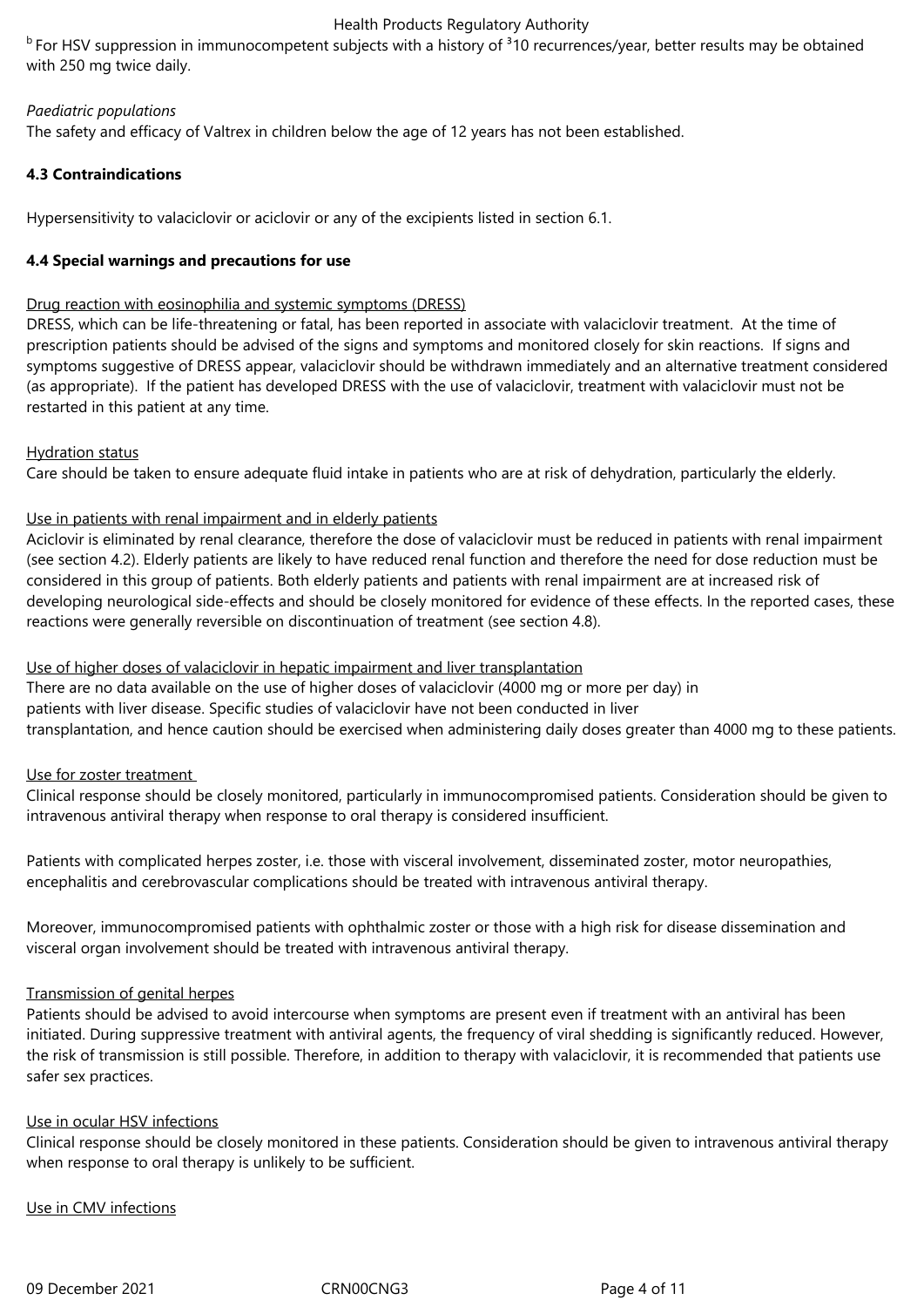Data on the efficacy of valaciclovir from transplant patients (~200) at high risk of CMV disease (e.g. donor CMV-positive/recipient CMV negative or use of anti-thymocyte globulin induction therapy) indicate that valaciclovir should only be used in these patients when safety concerns preclude the use of valganciclovir or ganciclovir.

High dose valaciclovir as required for CMV prophylaxis may result in more frequent adverse events, including CNS abnormalities, than observed with lower doses administered for other indications (see section 4.8). Patients should be closely monitored for changes in renal function, and doses adjusted accordingly (see section 4.2).

## **4.5 Interaction with other medicinal products and other forms of interactions**

The combination of valaciclovir with nephrotoxic medicinal products should be made with caution, especially in subjects with impaired renal function, and warrants regular monitoring of renal function. This applies to concomitant administration with aminoglycosides, organoplatinum compounds, iodinated contrast media, methotrexate, pentamidine, foscarnet, ciclosporin, and tacrolimus.

Aciclovir is eliminated primarily unchanged in the urine via active renal tubular secretion. Following 1000 mg valaciclovir, cimetidine and probenecid reduce aciclovir renal clearance and increase the AUC of aciclovir by about 25% and 45%, respectively, by inhibition of the active renal secretion of aciclovir. Cimetidine and probenecid taken together with valaciclovir increased aciclovir AUC by about 65%. Other medicinal products (including e.g. tenofovir) administered concurrently that compete with or inhibit active tubular secretion may increase aciclovir concentrations by this mechanism. Similarly, valaciclovir administration may increase plasma concentrations of the concurrently administered substance.

In patients receiving higher aciclovir exposures from valaciclovir (e.g., at doses for zoster treatment or CMV prophylaxis), caution is required during concurrent administration with drugs which inhibit active renal tubular secretion.

Increases in plasma AUCs of aciclovir and of the inactive metabolite of mycophenolate motefil, an immunosuppressant agent used in transplant patients, have been shown when the drugs are co‑administered. No changes in peak concentrations or AUCs are observed with co-administration of valaciclovir and mycophenolate mofetil in healthy volunteers. There is limited clinical experience with the use of this combination.

#### **4.6 Fertility, pregnancy and lactation**

#### **Pregnancy**

A limited amount of data on the use of valaciclovir and a moderate amount of data on the use of aciclovir in pregnancy is available from pregnancy registries (which have documented the pregnancy outcomes in women exposed to valaciclovir or to oral or intravenous aciclovir (the active metabolite of valaciclovir); 111 and 1246 outcomes (29 and 756 exposed during the first trimester of pregnancy, respectively) and post marketing experience indicate no malformative or foeto/neonatal toxicity. Animal studies do not show reproductive toxicity for valaciclovir (see section 5.3). Valaciclovir should only be used in pregnancy if the potential benefits of treatment outweigh the potential risk.

#### **Breastfeeding**

Aciclovir, the principle metabolite of valaciclovir, is excreted in breast milk. However, at therapeutic doses of valaciclovir, no effects on the breastfed newborns/infants are anticipated since the dose ingested by the child is less than 2% of the therapeutic dose of intravenous aciclovir for treatment of neonatal herpes (see Section 5.2). Valaciclovir should be used with caution during breast feeding and only when clinically indicated.

# **Fertility**

Valaciclovir did not affect fertility in rats dosed by the oral route. At high parenteral doses of aciclovir testicular atrophy and aspermatogenesis have been observed in rats and dogs. No human fertility studies were performed with valaciclovir, but no changes in sperm count, motility or morphology were reported in 20 patients after 6 months of daily treatment with 400 to 1000 mg aciclovir.

#### **4.7 Effects on ability to drive and use machines**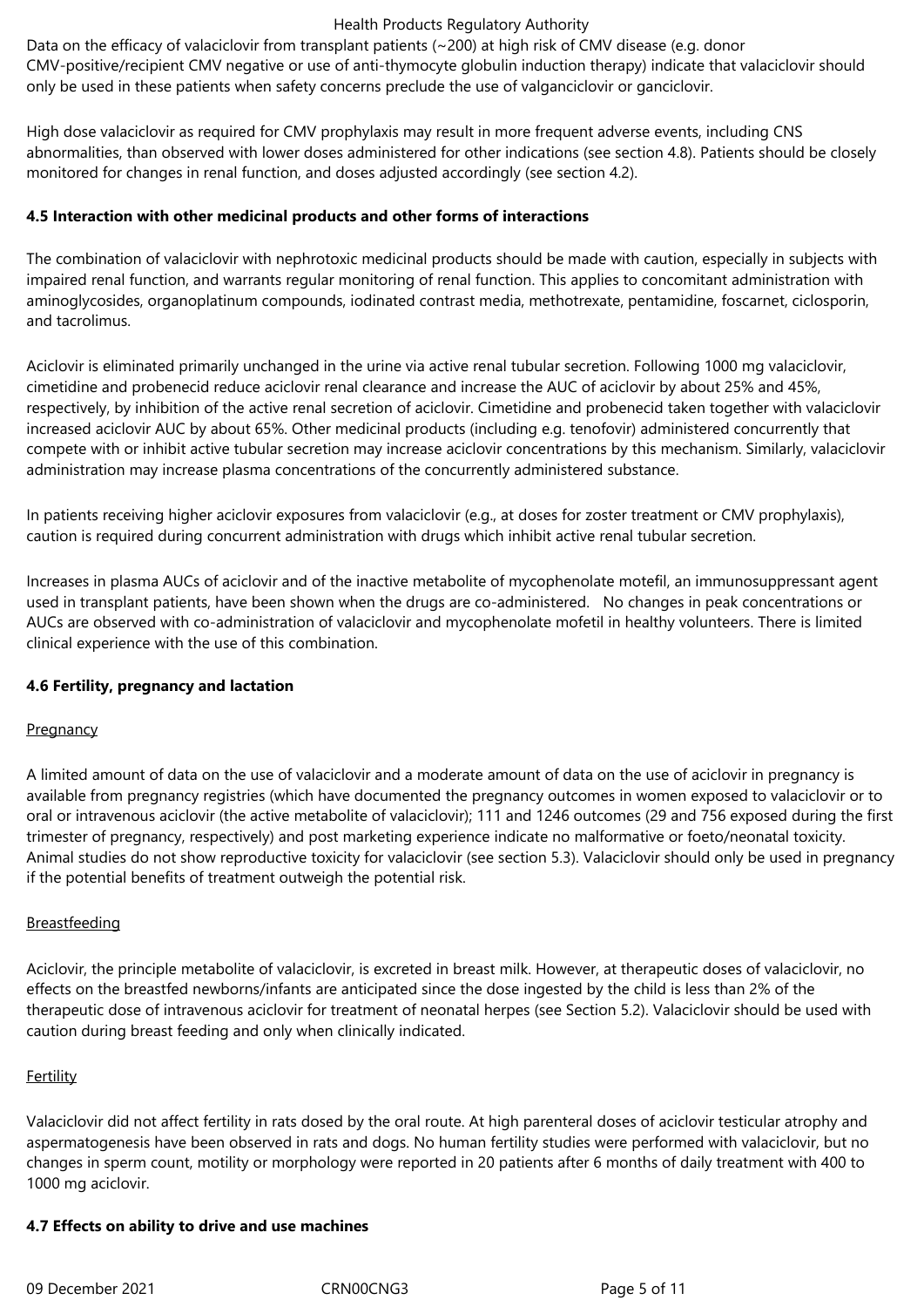No studies on the effects on the ability to drive and use machines have been performed. The clinical status of the patient and the adverse reaction profile of Valtrex should be borne in mind when considering the patient`s ability to drive or operate machinery. Further, a detrimental effect on such activities cannot be predicted from the pharmacology of the active substance.

## **4.8 Undesirable effects**

The most common adverse reactions (ARs) reported in at least one indication by patients treated with Valtrex in clinical trials were headache and nausea. More serious ARs such as thrombotic thrombocytopenic purpura/haemolytic uraemic syndrome, acute renal failure, neurological disorders and DRESS (see section 4.4) are discussed in greater detail in other sections of the label.

Undesirable effects are listed below by body system organ class and by frequency.

| The following frequency categories are used for classification of adverse |                                               |
|---------------------------------------------------------------------------|-----------------------------------------------|
| effects:                                                                  |                                               |
| Very common                                                               | $\geq$ 1/10,                                  |
| Common                                                                    | $≥ 1/100$ to < 1/10,                          |
| Uncommon                                                                  | $\geq$ 1/1,000 to < 1/100,                    |
| Rare                                                                      | $\geq$ 1/10,000 to < 1/1000,                  |
| Very rare                                                                 | < 1/10,000                                    |
| Not known                                                                 | (Cannot be estimated from the available data) |

Clinical trial data have been used to assign frequency categories to ARs if, in the trials, there was evidence of an association with valaciclovir.

For ARs identified from post marketing experience, but not observed in clinical trials, the most conservative value of point estimate ("rule of three") has been used to assign the AR frequency category. For ARs identified as associated with valaciclovir from post-marketing experience, and observed in clinical trials, study incidence has been used to assign the AR frequency category. The clinical trial safety database is based on 5855 subjects exposed to valaciclovir in clinical trials covering multiple indications (treatment of herpes zoster, treatment/suppression of genital herpes & treatment of cold sores).

# Clinical Trial Data

| Nervous system disorders   |          |
|----------------------------|----------|
| Very common:               | Headache |
| Gastrointestinal disorders |          |
| Common:                    | Nausea   |

# Post Marketing Data

| Blood and lymphatic system disorders                         |                                                                                         |
|--------------------------------------------------------------|-----------------------------------------------------------------------------------------|
| Uncommon:                                                    | Leucopenia, thrombocytopenia                                                            |
| Leucopenia is mainly reported in immunocompromised patients. |                                                                                         |
| Immune system disorders                                      |                                                                                         |
| Rare:                                                        | Anaphylaxis                                                                             |
| Psychiatric and nervous system disorders                     |                                                                                         |
| Common:                                                      | <b>Dizziness</b>                                                                        |
| Uncommon:                                                    | Confusion, hallucinations, decreased consciousness, tremor,<br>agitation                |
| Rare:                                                        | Ataxia, dysarthria, convulsions, encephalopathy, coma,<br>psychotic symptoms, delirium. |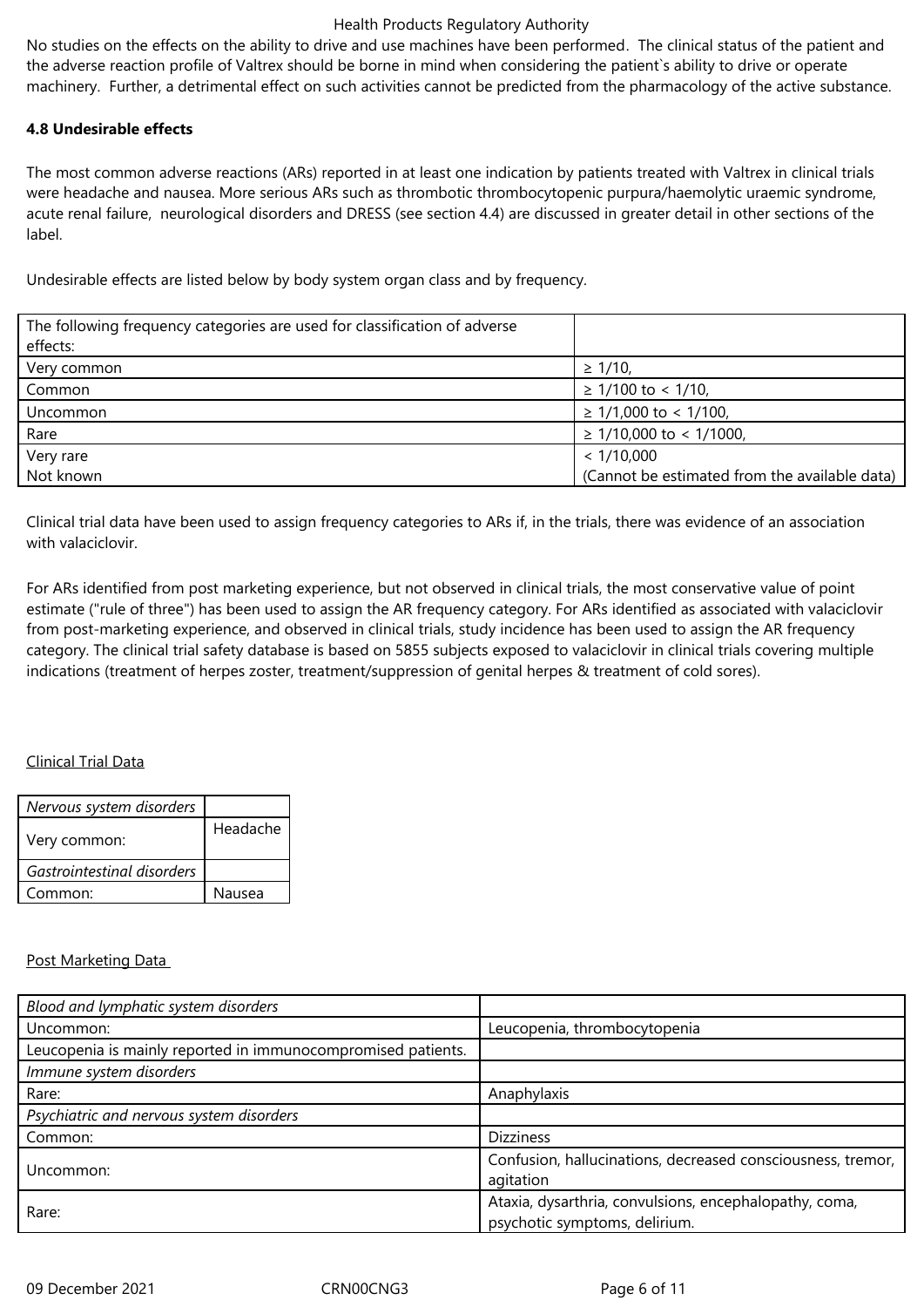Neurological disorders, sometimes severe, may belinked to encephalopathy and include confusion, agitation, convulsions,hallucinations, coma. These events are generallyreversible and usually seen in patients with renal impairment or with otherpredisposing factors (see section 4.4). In organ transplant patients receivinghigh doses (8000 mg daily) of Valtrex for CMV prophylaxis, neurologicalreactions occurred more frequently compared with lower doses used for otherindications

| Respiratory, thoracic and mediastinal disorders |                                                                                                                                                             |  |
|-------------------------------------------------|-------------------------------------------------------------------------------------------------------------------------------------------------------------|--|
| Uncommon:                                       | Dyspnoea                                                                                                                                                    |  |
| Gastrointestinal disorders                      |                                                                                                                                                             |  |
| Common:                                         | Vomiting, diarrhoea                                                                                                                                         |  |
| Uncommon:                                       | Abdominal discomfort                                                                                                                                        |  |
| Hepato-biliary disorders                        |                                                                                                                                                             |  |
| Uncommon:                                       | Reversible increases in liver function tests (e.g. bilirubin, liver enzymes).                                                                               |  |
| Skin and subcutaneous tissue disorders          |                                                                                                                                                             |  |
| Common:                                         | Rashes including photosensitivity, pruritus                                                                                                                 |  |
| Uncommon:                                       | Urticaria                                                                                                                                                   |  |
| Rare:<br>Not known:                             | Angioedema<br>Drug reaction with eosinophilia and systemic symptoms (DRESS) (see section<br>(4.4)                                                           |  |
| Renal and urinary disorders                     |                                                                                                                                                             |  |
| Uncommon:                                       | Renal pain, haematuria (often associated with other renal events).                                                                                          |  |
| Rare:                                           | Renal impairment, acute renal failure (especially in elderly patients or in<br>patients with renal impairment receiving higher than the recommended doses). |  |

Renal pain may be associated with renal failure.

Intratubular precipitation of aciclovir crystals in the kidney has also been reported. Adequate fluid intake should be ensured during treatment (see section 4.4).

Additional information on special populations

There have been reports of renal insufficiency, microangiopathic haemolytic anaemia and thrombocytopenia (sometimes in combination) in severely immunocompromised adult patients, particularly those with advanced HIV disease, receiving high doses (8000 mg daily) of valaciclovir for prolonged periods in clinical trials. These findings have also been observed in patients not treated with valaciclovir who have the same underlying or concurrent conditions.

Reporting of suspected adverse reactions

Reporting suspected adverse reactions after authorisation of the medicinal product is important. It allows continued monitoring of the benefit/risk balance of the medicinal product. Healthcare professionals are asked to report any suspected adverse reactions via HPRA Pharmacovigilance, Website:www.hpra.ie**.**

#### **4.9 Overdose**

#### Symptoms and Signs

Acute renal failure and neurological symptoms, including confusion, hallucinations, agitation, decreased consciousness and coma, have been reported in patients receiving overdoses of valaciclovir. Nausea and vomiting may also occur. Caution is required to prevent inadvertent overdosing. Many of the reported cases involved renally impaired and elderly patients receiving repeated overdoses, due to lack of appropriate dosage reduction.

#### **Treatment**

Patients should be observed closely for signs of toxicity. Haemodialysis significantly enhances the removal of aciclovir from the blood and may, therefore, be considered a management option in the event of symptomatic overdose.

#### **5 PHARMACOLOGICAL PROPERTIES**

# **5.1 Pharmacodynamic properties**

09 December 2021 CRN00CNG3 Page 7 of 11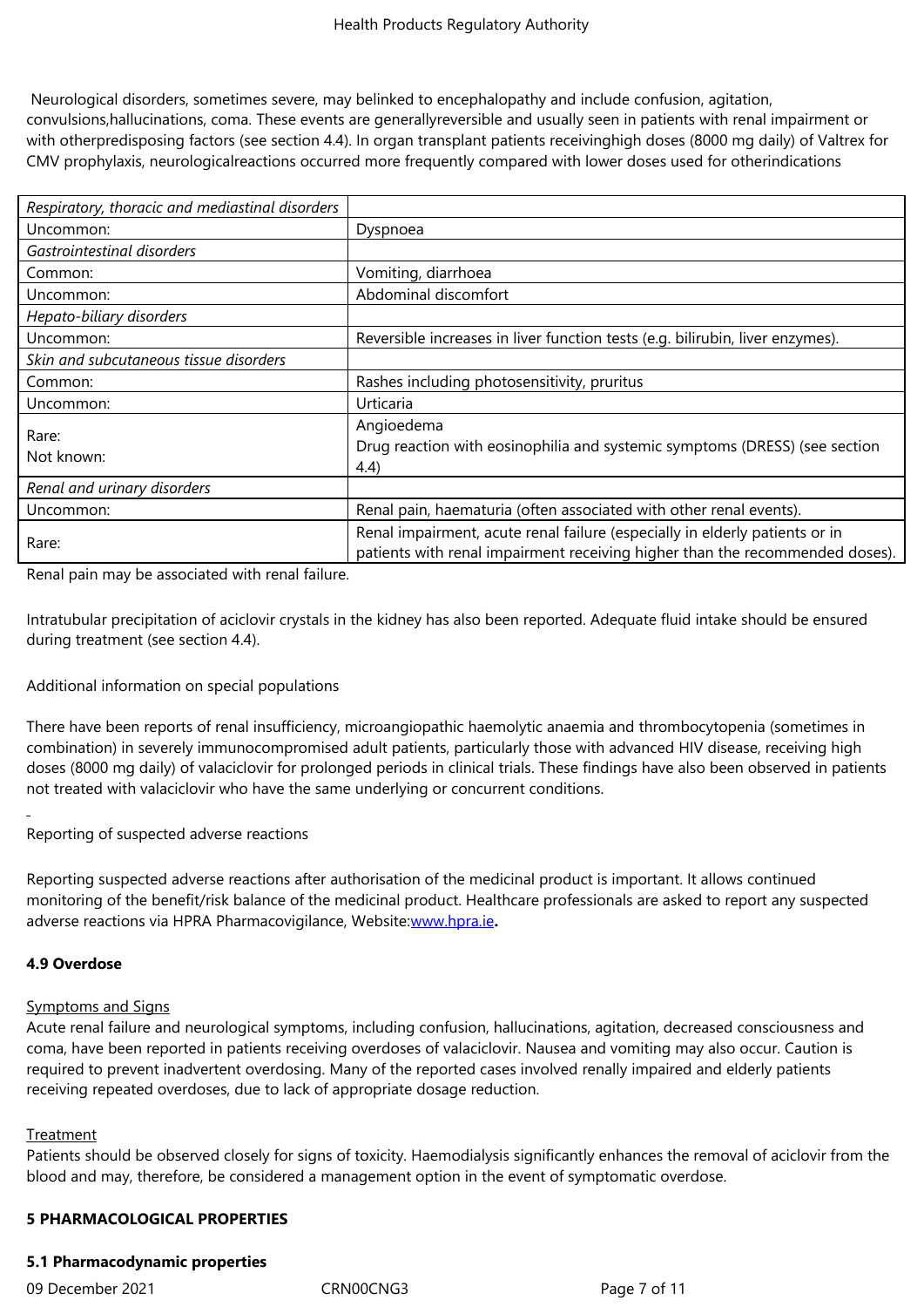Antivirals for systemic use.

# Pharmacotherapeutic group:

Nucleosides and nucleotides excluding reverse transcriptase inhibitors, ATC code: J05AB11.

## Mechanism of action

Valaciclovir, an antiviral, is the L-valine ester of aciclovir. Aciclovir is a purine (guanine) nucleoside analogue.

Valaciclovir is rapidly and almost completely converted in man to aciclovir and valine, probably by the enzyme referred to as valaciclovir hydrolase.

Aciclovir is a specific inhibitor of the herpes viruses with in vitro activity against herpes simplex viruses (HSV) type 1 and type 2, varicella zoster virus (VZV), cytomegalovirus (CMV), Epstein-Barr Virus (EBV), and human herpes virus 6 (HHV-6). Aciclovir inhibits herpes virus DNA synthesis once it has been phosphorylated to the active triphosphate form.

The first stage of phosphorylation requires the activity of a virus-specific enzyme. In the case of HSV, VZV and EBV this enzyme is the viral thymidine kinase (TK), which is only present in virus-infected cells. Selectivity is maintained in CMV with phosphorylation, at least in part, being mediated through the phosphotransferase gene product of UL97. This requirement for activation of aciclovir by a virus-specific enzyme largely explains its selectivity.

The phosphorylation process is completed (conversion from mono- to triphosphate) by cellular kinases. Aciclovir triphosphate competitively inhibits the virus DNA polymerase and incorporation of this nucleoside analogue results in obligate chain termination, halting virus DNA synthesis and thus blocking virus replication.

## Pharmacodynamic effects

Resistance to aciclovir is normally due to a thymidine kinase deficient phenotype which results in a virus which is disadvantaged in the natural host. Reduced sensitivity to aciclovir has been described as a result of subtle alterations in either the virus thymidine kinase or DNA polymerase. The virulence of these variants resembles that of the wild-type virus.

Monitoring of clinical HSV and VZV isolates from patients receiving aciclovir therapy or prophylaxis has revealed that virus with reduced sensitivity to aciclovir is extremely rare in the immunocompetent host and is found infrequently in severely immunocompromised individuals e.g. organ or bone marrow transplant recipients, patients receiving chemotherapy for malignant disease and people infected with the human immunodeficiency virus (HIV).

# Clinical efficacy and safety

# *Varicella Zoster Virus Infection*

Valtrex accelerates the resolution of pain: it reduces the duration of and the proportion of patients with zoster-associated pain, which includes acute and, in patients older than 50 years, also post-herpetic neuralgia. Valtrex reduces the risk of ocular complications of ophthalmic zoster.

Intravenous therapy generally is considered standard for zoster treatment in immunocompromised patients; however, limited data indicate a clinical benefit of valaciclovir in the treatment of VZV infection (herpes zoster) in certain immunocompromised patients, including those with solid organ cancer, HIV, autoimmune diseases, lymphoma, leukaemia and stem cell transplants.

#### *Herpes Simplex Virus Infection*

Valaciclovir for ocular HSV infections should be given according to applicable treatment guidelines.

Studies-of valaciclovir treatment and suppression for genital herpes were performed in HIV/HSV coinfected patients. with a median CD4 count of > 100cells/mm3. Valaciclovir 500 mg twice daily was superior to 1000 mg once daily for suppression of symptomatic recurrences Valaciclovir 1000 mg twice daily for treatment of recurrences was comparable to oral aciclovir 200 mg five times daily on herpes episode duration. Valaciclovir has not been studied in patients with severe immune deficiency.

09 December 2021 CRN00CNG3 Page 8 of 11 The efficacy of valaciclovir for the treatment of other HSV skin infections has been documented. Valaciclovir has shown efficacy in the treatment of herpes labialis (cold sores), mucositis due to chemotherapy or radiotherapy, HSV reactivation from facial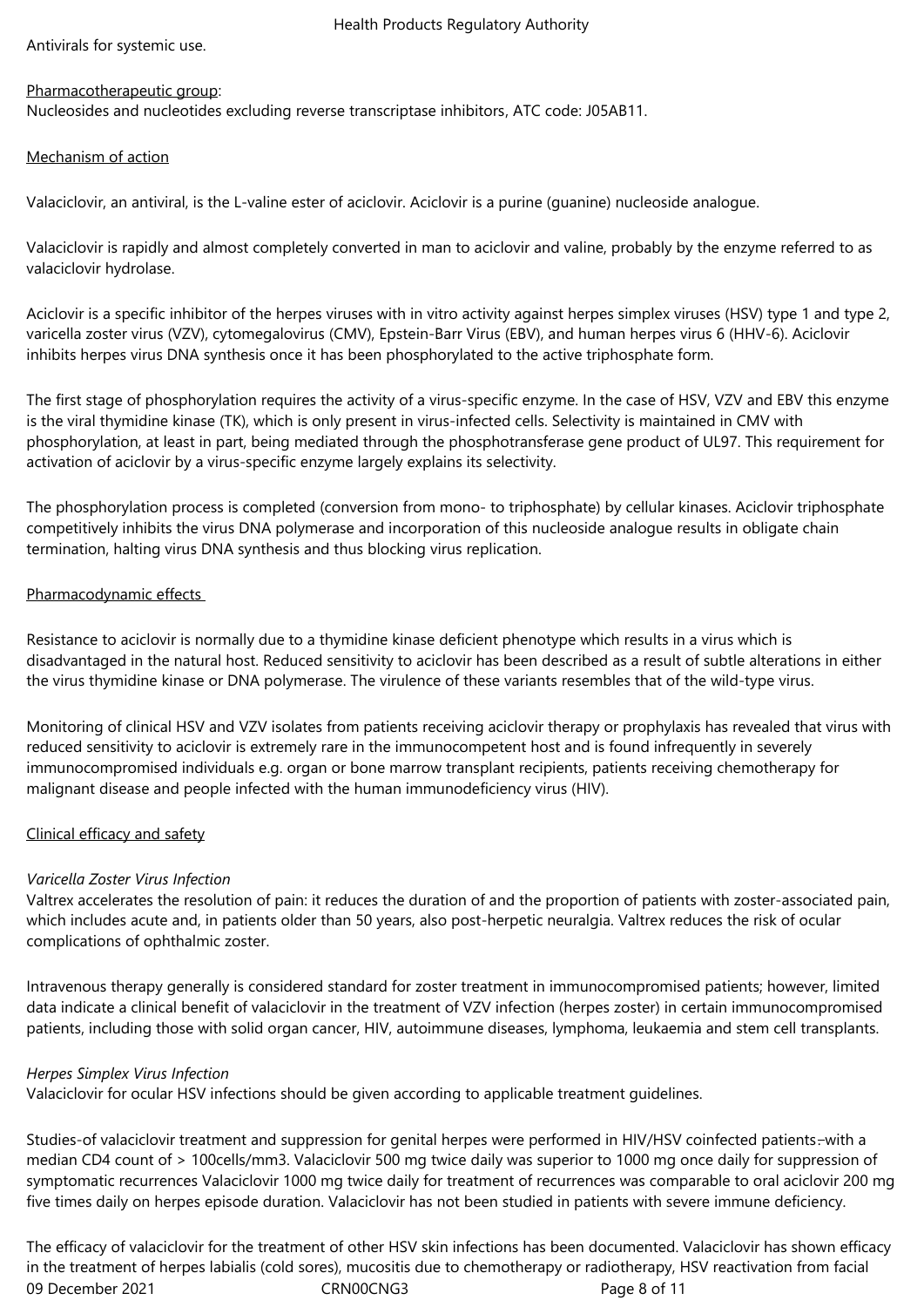resurfacing, and herpes gladiatorum. Based on historical aciclovir experience, valaciclovir appears to be as effective as aciclovir for the treatment of erythema multiforme, eczema herpeticum and herpetic whitlow.

Valaciclovir has been proven to reduce the risk of transmission of genital herpes in immunocompetent adults when taken as suppressive therapy and combined with safer sex practices. A double blind, placebo controlled study was conducted in 1,484 heterosexual, immunocompetent adult couples discordant for HSV-2 infection. Results showed significant reductions in risk of transmission: 75 % (symptomatic HSV-2 acquisition), 50 % (HSV-2 seroconversion), and 48 % (overall HSV-2 acquisition) for valaciclovir compared to placebo. Among subjects participating in a viral shedding sub-study, valaciclovir significantly reduced shedding by 73 % compared to placebo (see section 4.4 for additional information on transmission reduction).

## *Cytomegalovirus Infection* (see section 4.4)

CMV prophylaxis with valaciclovir in subjects receiving solid organ transplantation (kidney, heart) reduces the occurrence of acute graft rejection, opportunistic infections and other herpes virus infections (HSV, VZV). There is no direct comparative study versus valganciclovir to define the optimal therapeutic management of solid organ transplant patients.

## **5.2 Pharmacokinetic properties**

## Absorption

Valaciclovir is a prodrug of aciclovir. The bioavailability of aciclovir from valaciclovir is about 3.3 to 5.5-fold greater than that historically observed for oral aciclovir. After oral administration valaciclovir is well absorbed and rapidly and almost completely converted to aciclovir and valine. This conversion is probably mediated by an enzyme isolated from human liver referred to as valaciclovir hydrolase. The bioavailability of aciclovir from 1000 mg valaciclovir is 54%, and is not reduced by food. Valaciclovir pharmacokinetics is not dose-proportional. The rate and extent of absorption decreases with increasing dose, resulting in a less than proportional increase in Cmax over the therapeutic dose range and a reduced bioavailability at doses above 500 mg. Aciclovir pharmacokinetic (PK) parameter estimates following single doses of 250 to 2000 mg valaciclovir to healthy subjects with normal renal function are shown below.

|                           | Aciclovir PK Parameter | $250 \text{ mg}$ | 500 mg            | 1000 mg           | 2000 mg         |
|---------------------------|------------------------|------------------|-------------------|-------------------|-----------------|
|                           |                        | $(N=15)$         | $(N=15)$          | $(N=15)$          | $(N=8)$         |
| $C_{\text{max}}$          | micrograms/mL          | $2.20 \pm 0.38$  | $3.37 \pm 0.95$   | $5.20 \pm 1.92$   | $8.30 \pm 1.43$ |
| $\mathsf{I}_{\text{max}}$ | hours (h)              | $0.75(0.75-1.5)$ | $1.0(0.75 - 2.5)$ | $2.0(0.75 - 3.0)$ | $2.0(1.5-3.0)$  |
| AUC                       | h.micrograms/mL        | $15.50 \pm 0.82$ | $11.1 \pm 1.75$   | $18.9 \pm 4.51$   | $29.5 \pm 6.36$ |

 $C_{\text{max}}$  = peak concentration; T<sub>max</sub> = time to peak concentration; AUC = area under the concentration-time curve. Values for C<sub>max</sub> and AUC denote mean  $\pm$  standard deviation. Values for T<sub>max</sub> denote median and range.

Peak plasma concentrations of unchanged valaciclovir are only about 4% of peak aciclovir levels, occur at a median time of 30 to 100 min post-dose, and are at or below the limit of quantification 3 h after dosing. The valaciclovir and aciclovir pharmacokinetic profiles are similar after single and repeat dosing. Herpes zoster, herpes simplex and HIV infection do not significantly alter the pharmacokinetics of valaciclovir and aciclovir after oral administration of valaciclovir compared with healthy adults. In transplant recipients receiving valaciclovir 2000 mg 4 times daily, aciclovir peak concentrations are similar to or greater than those in healthy volunteers receiving the same dose. The estimated daily AUCs are appreciably greater.

#### **Distribution**

Binding of valaciclovir to plasma proteins is very low (15%). CSF penetration, determined by CSF/plasma AUC ratio, is independent of renal function and was about 25% for aciclovir and the metabolite 8-OH-ACV, and about 2.5% for the metabolite CMMG.

#### Biotransformation

After oral administration, valaciclovir is converted to aciclovir and *L‑* valine by first‑pass intestinal and/or hepatic metabolism. Aciclovir is converted to a small extent to the metabolites 9(carboxymethoxy)methylguanine (CMMG) by alcohol and aldehyde dehydrogenase and to 8-hydroxy-aciclovir (8-OH-ACV) by aldehyde oxidase. Approximately 88% of the total combined plasma exposure is attributable to aciclovir, 11% to CMMG and 1% to 8‑OH‑ACV. Neither valaciclovir nor aciclovir is metabolized by cytochrome P450 enzymes.

#### **Elimination**

09 December 2021 CRN00CNG3 Page 9 of 11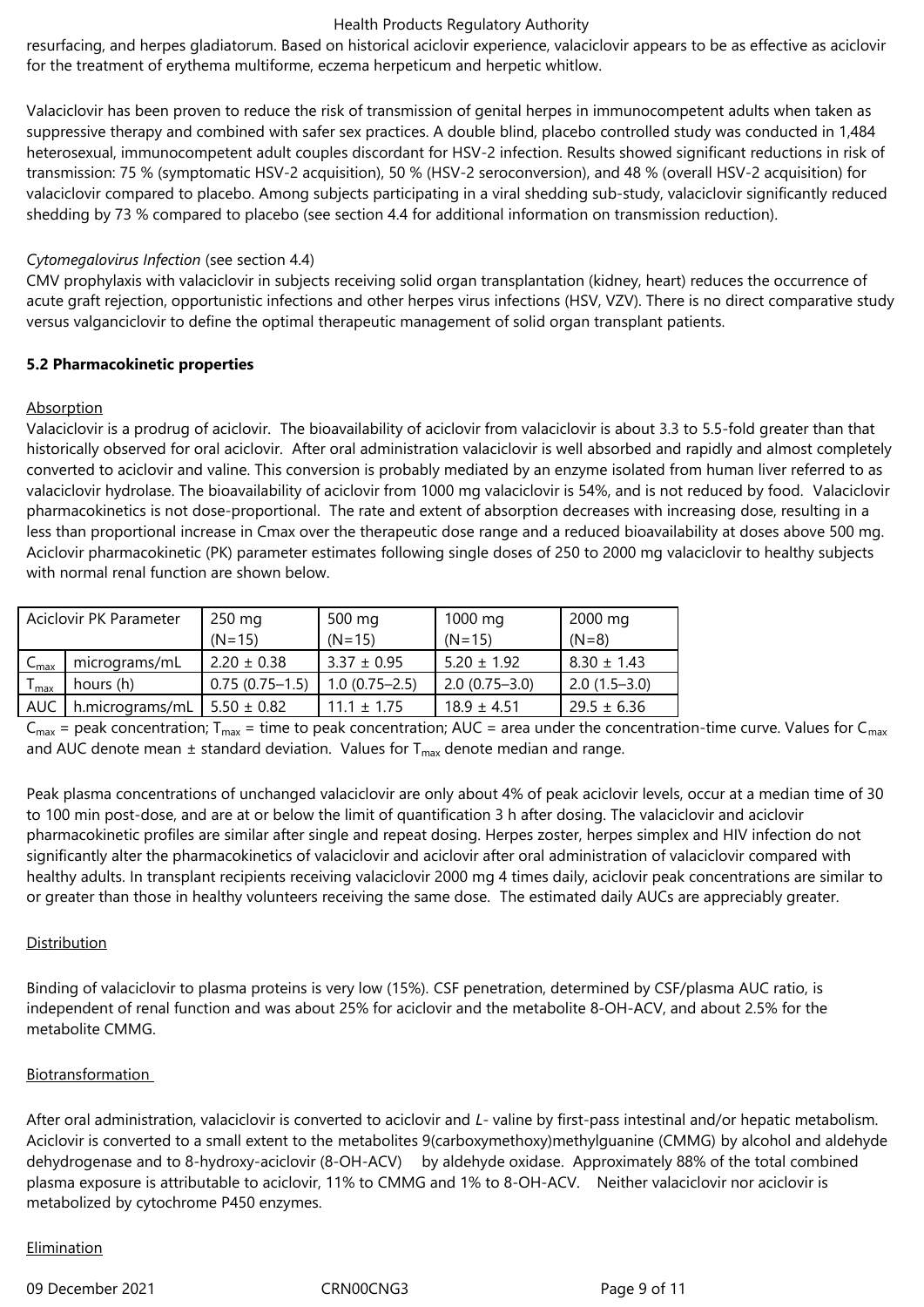Valaciclovir is eliminated in the urine principally as aciclovir (greater than 80% of the recovered dose) and the aciclovir metabolite CMMG (about 14% of the recovered dose). The metabolite 8-OH-ACV is detected only in small amounts in urine (< 2% of the recovered dose). Less than 1% of the administered dose of valaciclovir is recovered in the urine as unchanged drug. In patients with normal renal function the plasma elimination half-life of aciclovir after both single and multiple dosing with valaciclovir is approximately 3 h.

## Special Populations

## *Renal impairment*

The elimination of aciclovir is correlated to renal function, and exposure to aciclovir will increase with increased renal impairment. In patients with end-stage renal disease, the average elimination half-life of aciclovir after valaciclovir administration is approximately 14 hours, compared with about 3 hours for normal renal function (see section 4.2).

Exposure to aciclovir and its metabolites CMMG and 8-OH-ACV in plasma and cerebrospinal fluid (CSF) was evaluated at steady-state after multiple-dose valaciclovir administration in 6 subjects with normal renal function (mean creatinine clearance 111 mL/min, range 91-144 mL/min) receiving 2000 mg every 6 hours and 3 subjects with severe renal impairment (mean CLcr 26 mL/min, range 17-31 mL/min) receiving 1500 mg every 12 hours. In plasma as well as CSF, concentrations of aciclovir, CMMG and 8-OH-ACV were on average 2, 4 and 5-6 times higher, respectively, at severe renal impairment compared with normal renal function.

## *Hepatic impairment*

Pharmacokinetic data indicate that hepatic impairment decreases the rate of conversion of valaciclovir to aciclovir but not the extent of conversion. Aciclovir half-life is not affected.

## *Pregnant women*

A study of the pharmacokinetics of valaciclovir and aciclovir during late pregnancy indicates that pregnancy does not affect the pharmacokinetics of valaciclovir.

# *Transfer into breast milk*

Following oral administration of a 500 mg dose of valaciclovir, peak aciclovir concentrations (Cmax) in breast milk ranged from 0.5 to 2.3 times the corresponding maternal aciclovir serum concentrations. The median aciclovir concentration in breast milk was 2.24 micrograms/ml (9.95 micromoles/L). With a maternal valaciclovir dosage of 500 mg twice daily, this level would expose a nursing infant to a daily oral aciclovir dosage of about 0.61 mg/kg/day. The elimination half-life of aciclovir from breast milk was similar to that for serum. Unchanged valaciclovir was not detected in maternal serum, breast milk, or infant urine.

# **5.3 Preclinical safety data**

Non-clinical data reveal no special hazard for humans based on conventional studies of safety pharmacology, repeated dose toxicity, genotoxicity, and carcinogenic potential.

Valaciclovir did not affect fertility in male or female rats dosed by the oral route.

Valaciclovir was not teratogenic in rats or rabbits. Valaciclovir is almost completely metabolised to aciclovir. Subcutaneous administration of aciclovir in internationally accepted tests did not produce teratogenic effects in rats or rabbits. In additional studies in rats, foetal abnormalities and maternal toxicity were observed at subcutaneous doses that produced plasma aciclovir levels of 100 micrograms/mL (>10-fold higher than 2000 mg single dose valaciclovir in humans with normal renal function).

#### **6 PHARMACEUTICAL PARTICULARS**

# **6.1 List of excipients**

09 December 2021 CRN00CNG3 Page 10 of 11 Tablet core Microcrystalline cellulose Crospovidone Povidone Magnesium stearate